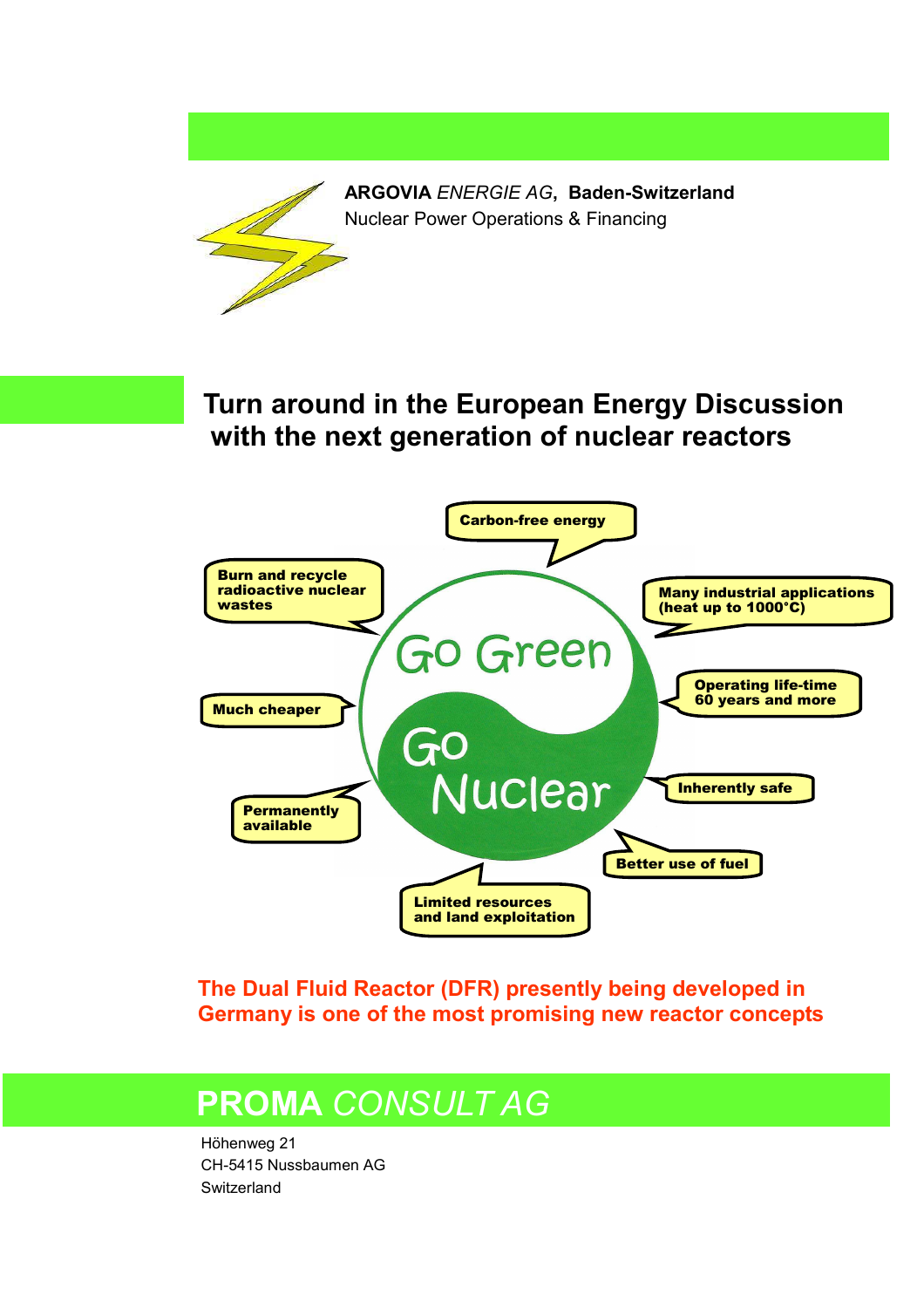## **Turn around in the European Energy Discussion with the next generation of nuclear reactors**

### Table of Contents

- 1. Why Nuclear Energy ?
- 2. Present Status of the Nuclear Industry
- 3. Next Generation of Nuclear Reactors
- 4. Potential Markets and Applications
- 5. Generation IV Nuclear Reactors
- 6. The Dual Fluid Reactor (DFR) Development in Germany
- 7. Why the Dual Fluid Reactor ?

#### Main References

- "Energy at the Crossroads" by Vaclav Smil 2003
- "The Third Industrial Revolution" by Jeremy Rifkin 2011
- "Nuclear is for Life" by Wade Allison 2015
- "A Bright Future" by Joshua Goldstein and Staffan Qvist 2019
- "Small Modular Reactor Technology Developments IAEA 2018

Nussbaumen, April 2020 N.A. van Zijl

**PROMA** *CONSULT*